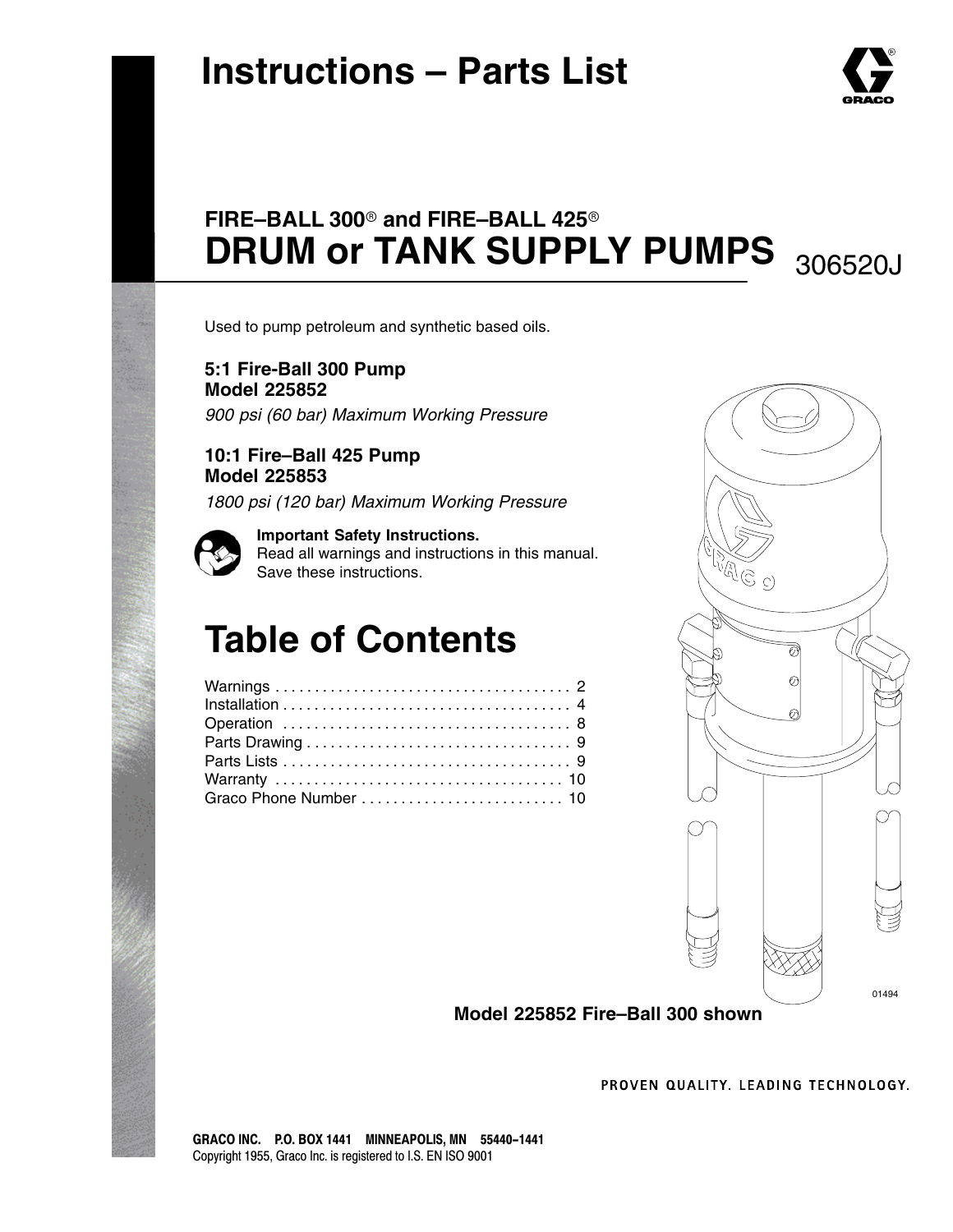# **Symbols**

### **Warning Symbol**

↑

### **WARNING**

This symbol alerts you to the possibility of serious injury or death if you do not follow the instructions.

### **Caution Symbol**

### **A** CAUTION

This symbol alerts you to the possibility of damage to or destruction of equipment if you do not follow the instructions.

| <b>WARNING</b>                                                                                                                                                                                                                                                                                           |
|----------------------------------------------------------------------------------------------------------------------------------------------------------------------------------------------------------------------------------------------------------------------------------------------------------|
| <b>EQUIPMENT MISUSE HAZARD</b>                                                                                                                                                                                                                                                                           |
| Equipment misuse can cause the equipment to rupture or malfunction and result in serious injury.                                                                                                                                                                                                         |
| This equipment is for professional use only.                                                                                                                                                                                                                                                             |
| Read all instruction manuals, tags, and labels before operating the equipment.                                                                                                                                                                                                                           |
| Use the equipment only for its intended purpose. If you are not sure, call your Graco distributor.                                                                                                                                                                                                       |
| Do not alter or modify this equipment.                                                                                                                                                                                                                                                                   |
| Check equipment daily. Repair or replace worn or damaged parts immediately.                                                                                                                                                                                                                              |
| Do not exceed the maximum working pressure stated on the equipment or in the Technical Data<br>for your equipment. Do not exceed the maximum working pressure of the lowest rated compo-<br>nent in your system.                                                                                         |
| Use fluids and solvents that are compatible with the equipment wetted parts. Refer to the Tech-<br>$\bullet$<br>nical Data section of all equipment manuals. Read the fluid and solvent manufacturer's warn-<br>ings.                                                                                    |
| Handle hoses carefully. Do not pull on hoses to move equipment.                                                                                                                                                                                                                                          |
| All fluid hoses must have spring guards on both ends. The spring guards help protect the<br>hose from kinks or bends at or close to the coupling, which can result in hose rupture.                                                                                                                      |
| Route hoses away from traffic areas, sharp edges, moving parts, and hot surfaces. Do not<br>$\bullet$<br>expose Graco hoses to temperatures above 82°C (180°F) or below -40°C (-40°F).                                                                                                                   |
| Do not lift pressurized equipment.                                                                                                                                                                                                                                                                       |
| Comply with all applicable local, state, and national fire, electrical, and safety regulations.                                                                                                                                                                                                          |
| Use only dispensing valves that are designed to dispense motor oil. Do not modify any part of<br>the dispensing valve; doing so could cause a malfunction and result in serious bodily injury. Be<br>sure the dispensing valve has a maximum working pressure that meets or exceeds that of the<br>pump. |
| The maximum fluid working pressure of these pumps, when operated at a maximum of 180 psi<br>$\bullet$<br>(12.6 bar) air pressure is 900 psi (60 bar) on the 5:1 Fire-Ball 300 Pump, and it is 1800 psi<br>(120 bar) on the 10:1 Fire-Ball 425 Pump.                                                      |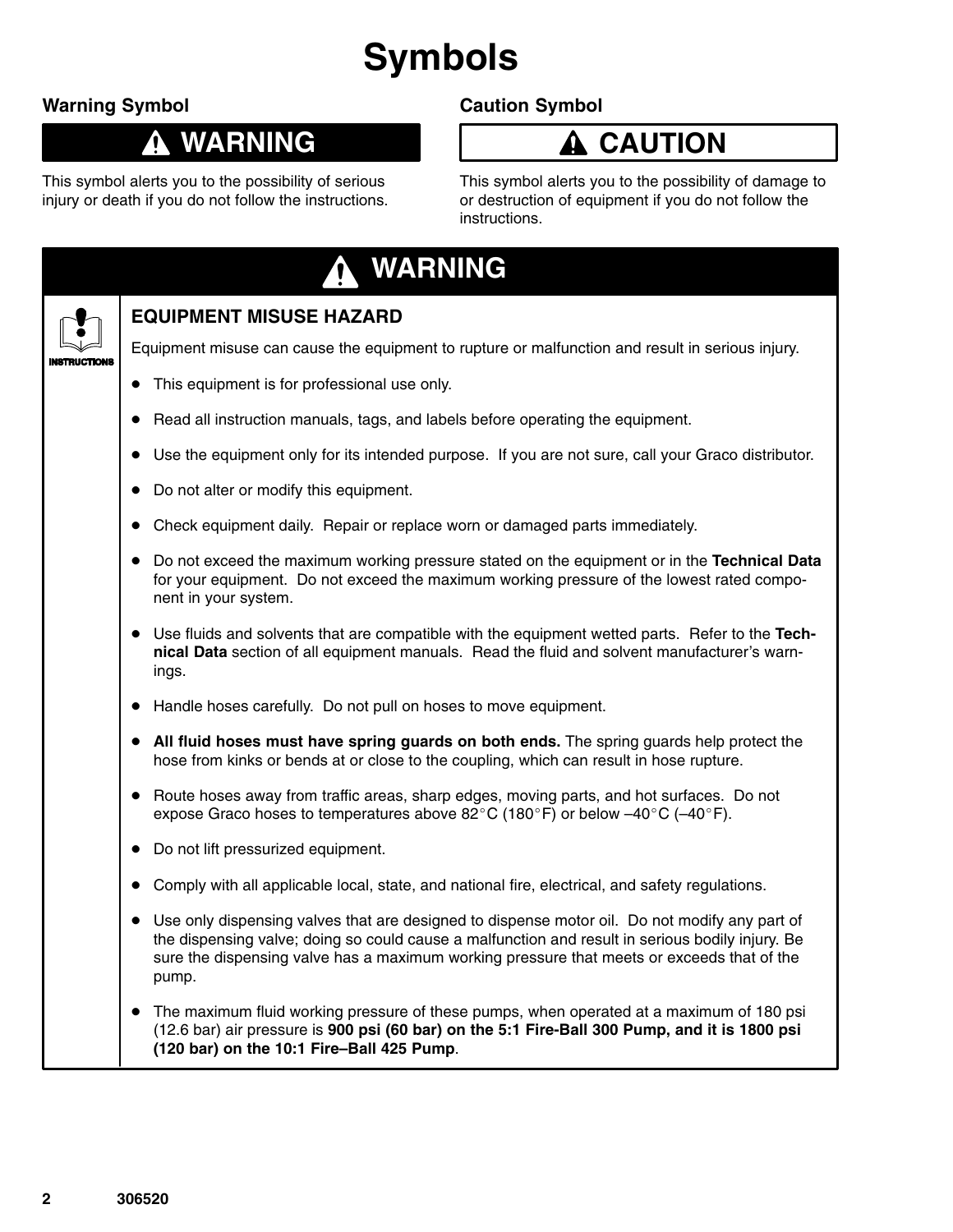## **WARNING**

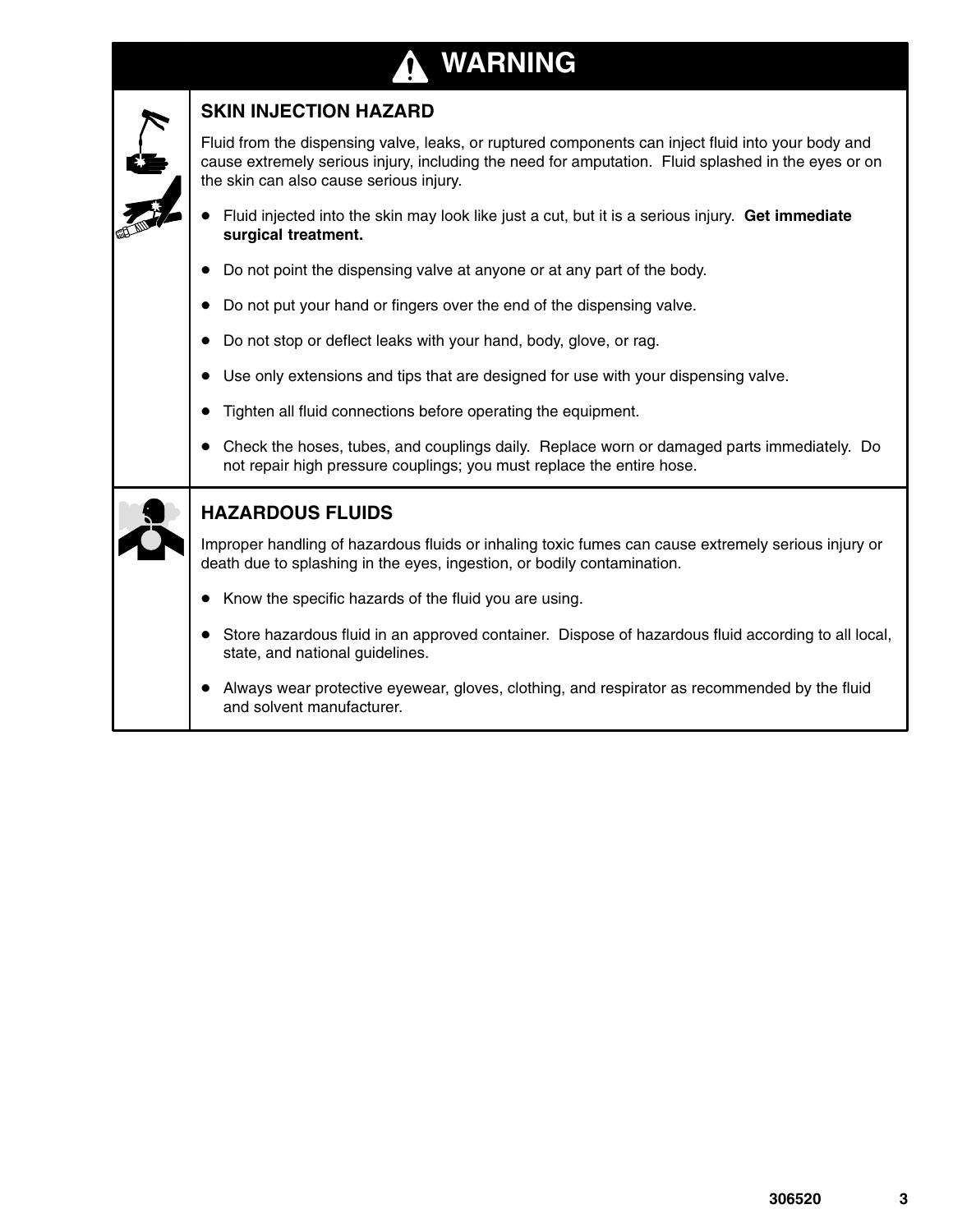

United States Government safety standards have been adopted under the Occupational Safety and Health Act. You should consult these standards–particularly General Standards, Part 1910, and Construction Standards, Part 1926.

# **Installation**

### **Grounding**

To reduce the risk of static sparking, ground the pump. Check your local electrical code for detailed grounding instructions for your area and type of equipment.

- $\bullet$  *Pump:* Use ground wire and clamp as shown in Fig. 1.
- $\bullet$  *Air and fluid hoses:* Use only electrically conductive hoses.
- $\bullet$  *Air compressor:* Follow manufacturer's recommendations.
- *Dispensing valve:* Obtain grounding through connection to a properly grounded fluid hose and pump.
- $\bullet$ *Fluid supply container:* Follow your local code.
- $\bullet$ *Object being lubricated:* Follow your local code.
- *Any pails used when flushing:* Use only metal, grounded pails when flushing. Make firm metal-to-metal contact between a metal part of the dispensing valve and the pail. Use the lowest possible pressure.

 *To maintain grounding continuity when flushing or relieving pressure,* always hold a metal part of the dispensing valve firmly to the side of a *metal pail*, and then open the dispensing valve.

#### **To ground the pump:**

To ground the pump**,** use a ground wire and clamp as shown below. Remove the ground screw (Z) and insert through the eye of ring terminal at end of ground wire (Y). Fasten the ground screw back onto the pump and tighten securely. Connect the other end of the ground wire to a true earth ground. See Fig. 1. *To order a ground wire and clamp, order Part No. 222011.*



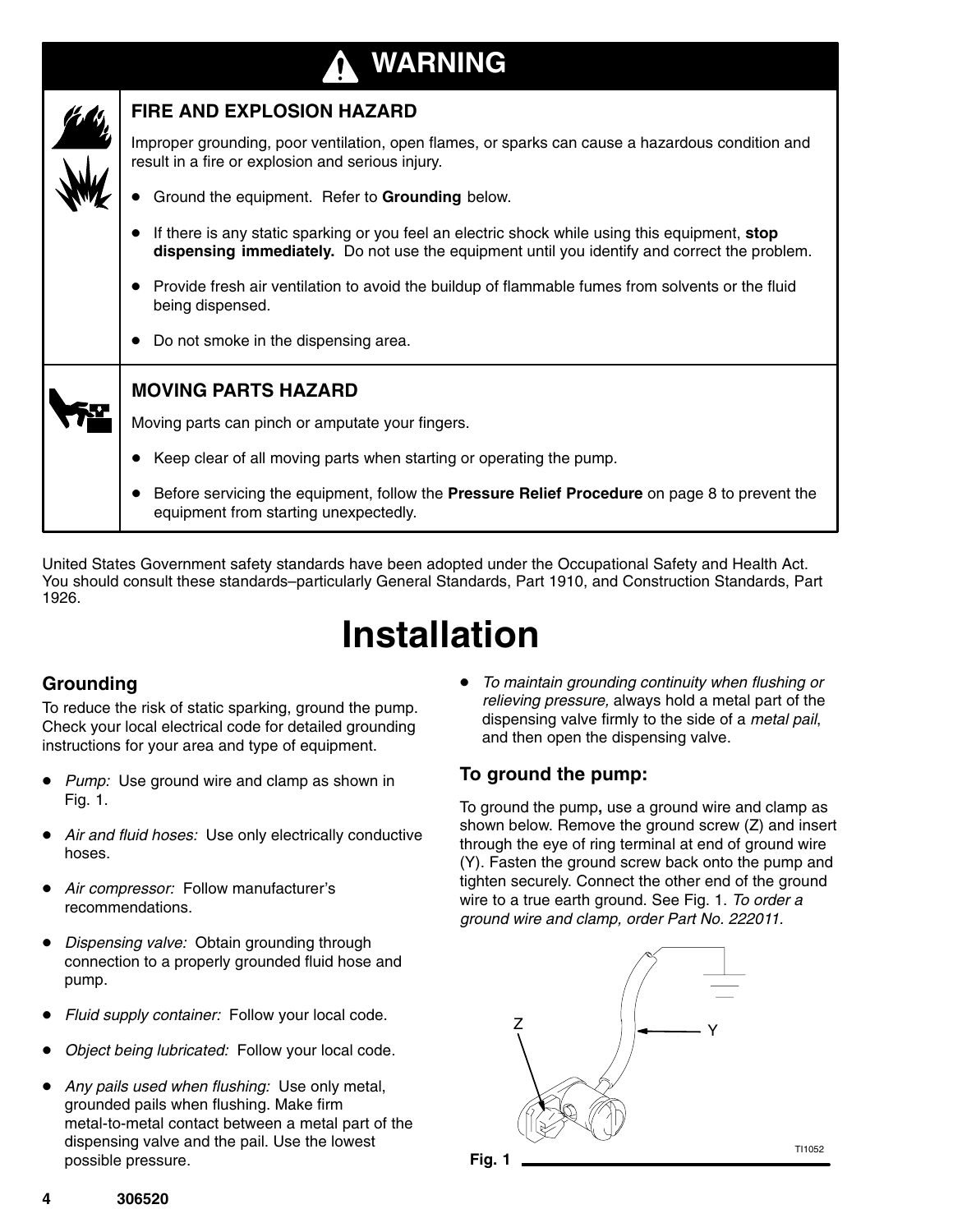# **Installation**

The typical installation shown in Fig. 2 is only an installation guide; it is not an actual system design. Contact your Graco distributor for assistance in designing a system to suit your needs.

**B R A** Maximum vertical lift, tank foot valve to pump intake valve: 10 ft. (3 m) **B** Suction line at pump: 9 in. (230 mm) from wall **C** Suction line at pump: 6 in. (150 mm) above floor **D** Vent pipe **E** Pipe: 1.5 or 2 in. standard iron<br>**F** Horizontal suction line: 75 ft. (2 **F** Horizontal suction line: 75 ft. (23 m) maximum **G** Stub assembly<br>**H** O.P.W. - Bucke O.P.W. – Buckeye or equivalent extractable suction **J** Manhole cover **K** Fill cap **L** 4 in. (102 mm) standard pipe **M** Extractor fitting **N** 4 in. (102 mm) from bottom of tank **P** 1.5 in. foot valve



#### **Fig. 2**

#### **Permanent Supply and Suction Lines**

- **Install pumps as close to the tanks as practical.**
- Use 1.5 or 2 in. (38 mm or 50 mm) standard iron pipe and heavy malleable iron fittings. Ream the ends of iron pipe and use thread sealant for an airtight system.
- $\bullet$  Use long sweeping bends for turns in piping; avoid unnecessary turns.
- All tube ends must be clean and free of burrs. Ream the ends of iron pipe.
- $\bullet$ Minimize the use of fittings.
- Avoid using unions and other connections underground and in hard to reach places.
- $\bullet$  For underground tanks, blow out and clean all lines before installing them. Start the connections at the storage tank end.
- $\bullet$  Flush and test the lines under pressure before covering or cementing in place.
- $\bullet$  For installation dimensions for suction lines at the pump end, see Fig. 3.



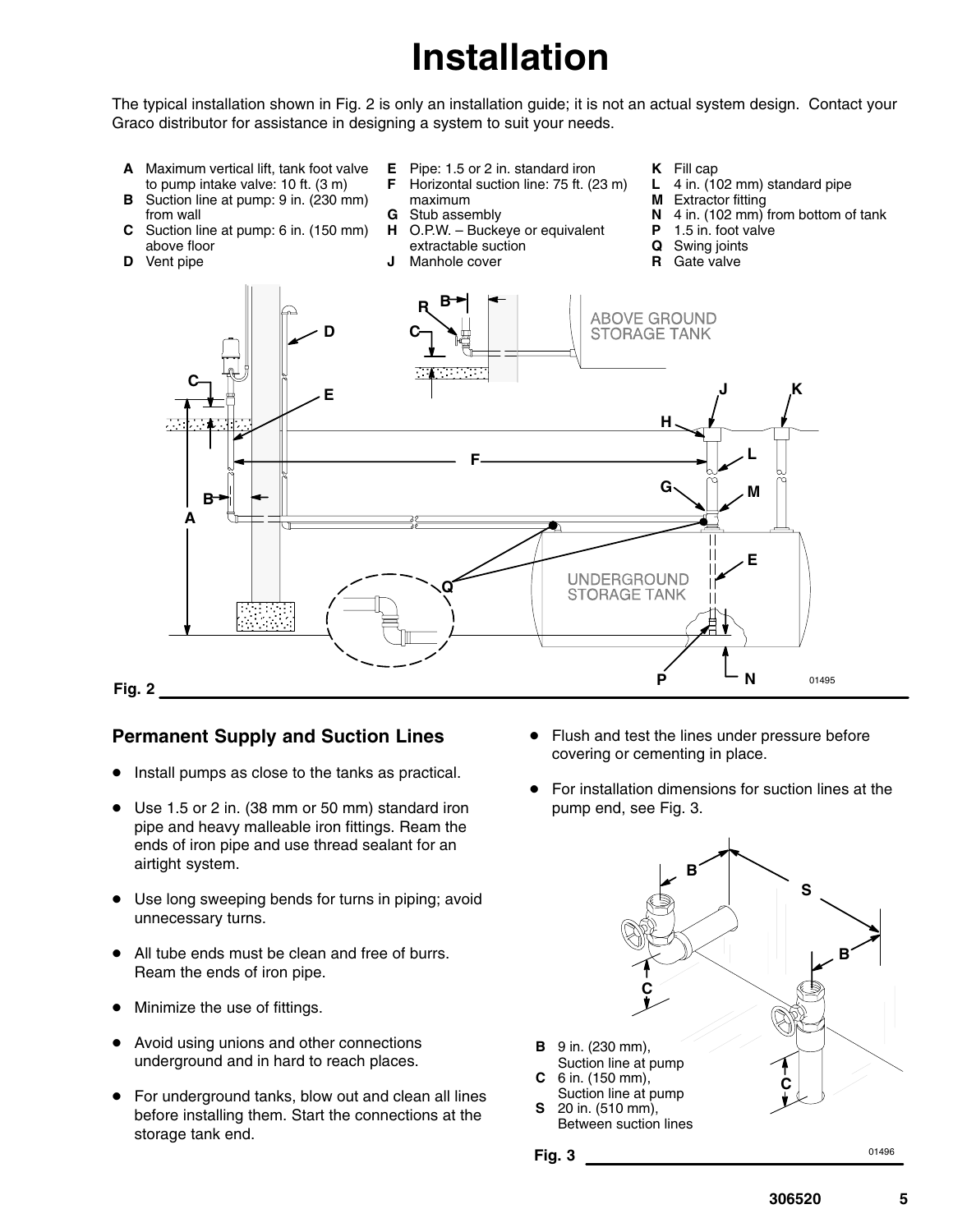# **Installation**

#### **Supply Lines From Pumps To Dispensing Units**

| <b>Distance</b>    |           | <b>Annealed Steel Tube</b>     |                  | <b>Annealed Copper Tube</b> |                                    |                 | <b>Standard Iron Pipe</b> |                         |
|--------------------|-----------|--------------------------------|------------------|-----------------------------|------------------------------------|-----------------|---------------------------|-------------------------|
|                    | Min. O.D. | Min. Tube Wall                 | <b>Fittings</b>  | <b>Min. O.D.</b>            | Min. Tube Wall                     | <b>Fittings</b> | Min. Size                 | <b>Fittings</b>         |
| $<$ 25 ft. (7.6 m) | $5/8$ in. | $0.035$ in.<br>(0.89)          | <b>Flareless</b> | $5/8$ in.<br>type K         | $0.049$ in.<br>$(1.24 \text{ mm})$ | Flared          | $1/2$ in.                 | Heavy<br>malleable iron |
| > 25 ft. (7.6 m)   | $7/8$ in. | $0.035$ in.<br>(0.89)          | <b>Flareless</b> | $7/8$ in.<br>type K         | $0.065$ in.<br>(1.65 mm)           | Flared          | $3/4$ in.                 | Heavy<br>malleable iron |
| > 75 ft. (23 m)    |           | Contact your Graco distributor |                  |                             |                                    |                 |                           |                         |

- **A** Incoming supply line
- **B** 3/4 in. npt line strainer
- **C** Hose or pipe to metered unit<br>**D** Position outlet down
- **Position outlet down**







- 
- **D** 20 in. (510 mm), Between suction lines

**Fig. 5** 01497

1. Use a Y-type line strainer in oil supply lines. Locate as close to the meter inlets as practical and where they are easily accessible. Mount the strainer body horizontally with the clean-out plug pointed down. See Fig. 4. Periodically, **relieve the pressure**, and remove and clean the metal strainers.

*To order a 3/4 in. npt(f) line strainer, order Part No. 101078.* 

*To order a 1/2 in. npt(f) line strainer, order Part No. 110877.*

#### **WARNING** Λ.

**INJECTION HAZARD**



To reduce the risk of serious injury whenever you are instructed to relieve pressure, always follow the **Pressure**

**Relief Procedure** on page 8.

2. See Fig. 5 for installation dimensions for the supply line. Space the line ends to be adjacent to the pump location. For annealed steel or copper tubing lines, use a straight male coupling elbow and a shutoff valve. For iron pipe, a shutoff valve may be used instead. The shutoff valve must close off 1/2 in. npt(f) openings for the Fire-Ball 300 pump, and it must close off 3/4 in. npt(f) openings for the Fire–Ball 425 pump.

#### **Air Lines**

| <b>Air lines</b>          | <b>Annealed Copper</b><br><b>Tube</b> |                                            | <b>Galvanized Pipe</b>        |  |
|---------------------------|---------------------------------------|--------------------------------------------|-------------------------------|--|
|                           | O.D.<br><b>Type</b>                   | <b>Minimum</b><br>Wall<br><b>Thickness</b> | <b>Nominal</b><br><b>Size</b> |  |
| Pump to<br>main air       | $1/2$ or<br>$3/8$ in.                 | $0.035$ in.<br>$(0.89$ mm $)$              | $1/2$ in. or $3/8$ in.        |  |
| Compressor<br>to main air | $1/2$ in.                             | $0.035$ in.<br>$(0.89$ mm $)$              | 1/2 in. or 3/8 in.            |  |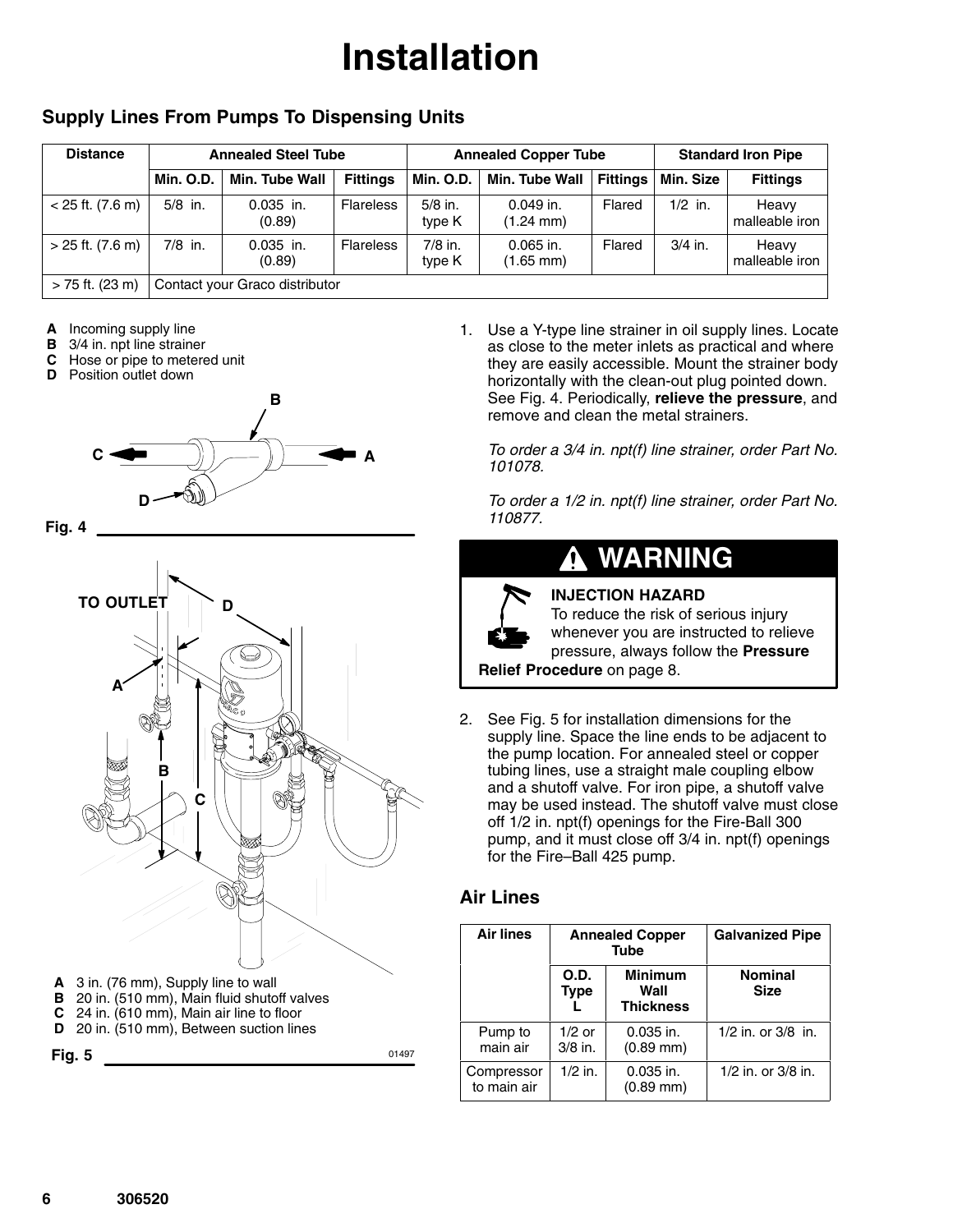# **Installation**

#### **Air and Fluid Line Accessories**

### **A** CAUTION

Do not hang the air accessories directly on the air inlet. Mount them on brackets. The fittings are not strong enough to support the accessories and may break.

- Use thread sealant on male threads except at swivel connections.
- **Install a bleed-type master air valve upstream from** the pump air regulator, but within easy reach of the pump.

*To order a 300 psi (21 bar) maximum working pressure, 1/2 in. npt bleed-type master air valve, order Part No. 107142.*

### **WARNING**

A bleed-type master air valve is required in the system to help reduce the risk of serious bodily injury, including fluid injection, splashing in the eyes, and injury from moving parts when adjusting or repairing the pump. This valve relieves air trapped between the valve and the pump to prevent the pump from cycling unexpectedly.

- **Install the pump end of the air supply lines about** 24 in. (610 mm) above the floor.
- If you are installing several pumps, put tees in the supply line immediately above and behind the pump locations. See Fig. 5.

 $\bullet$  Install an air line lubricator for automatic air motor lubrication.

*To order a 250 psi (17.5 bar) maximum working pressure air line lubricator, order a Part No. below:*

*3/8 in. npt 214847 1/2 in. npt 214848*

 $\bullet$  Install an air regulator to control pump speed and pressure.

*To order a 300 psi (21 bar) maximum working pressure regulator, order a Part No. below:*

| 3/8 in. npt   | 109075 |
|---------------|--------|
| $1/2$ in. npt | 104266 |

 $\bullet$  Install an air line filter to remove harmful dirt and contaminants from your compressed air supply.

*To order a 250 psi (17.5 bar) maximum working pressure air filter, order a Part No. below:*

| 3/8 in. npt   | 106148 |
|---------------|--------|
| $1/2$ in. npt | 214849 |

 $\bullet$  Install a thermal relief kit on the dispensing valve side of the pump to assist in relieving pressure in the pump, hose, and dispensing valve due to heat expansion.

*To order a thermal relief kit for the Fire-Ball 300 pump—900 psi (62 bar) maximum working pressure—order Part No. 237893.*

*To order a thermal relief kit for the Fire–Ball 425 pump—1600 psi (110 bar) maximum working pressure—order Part No. 248324.*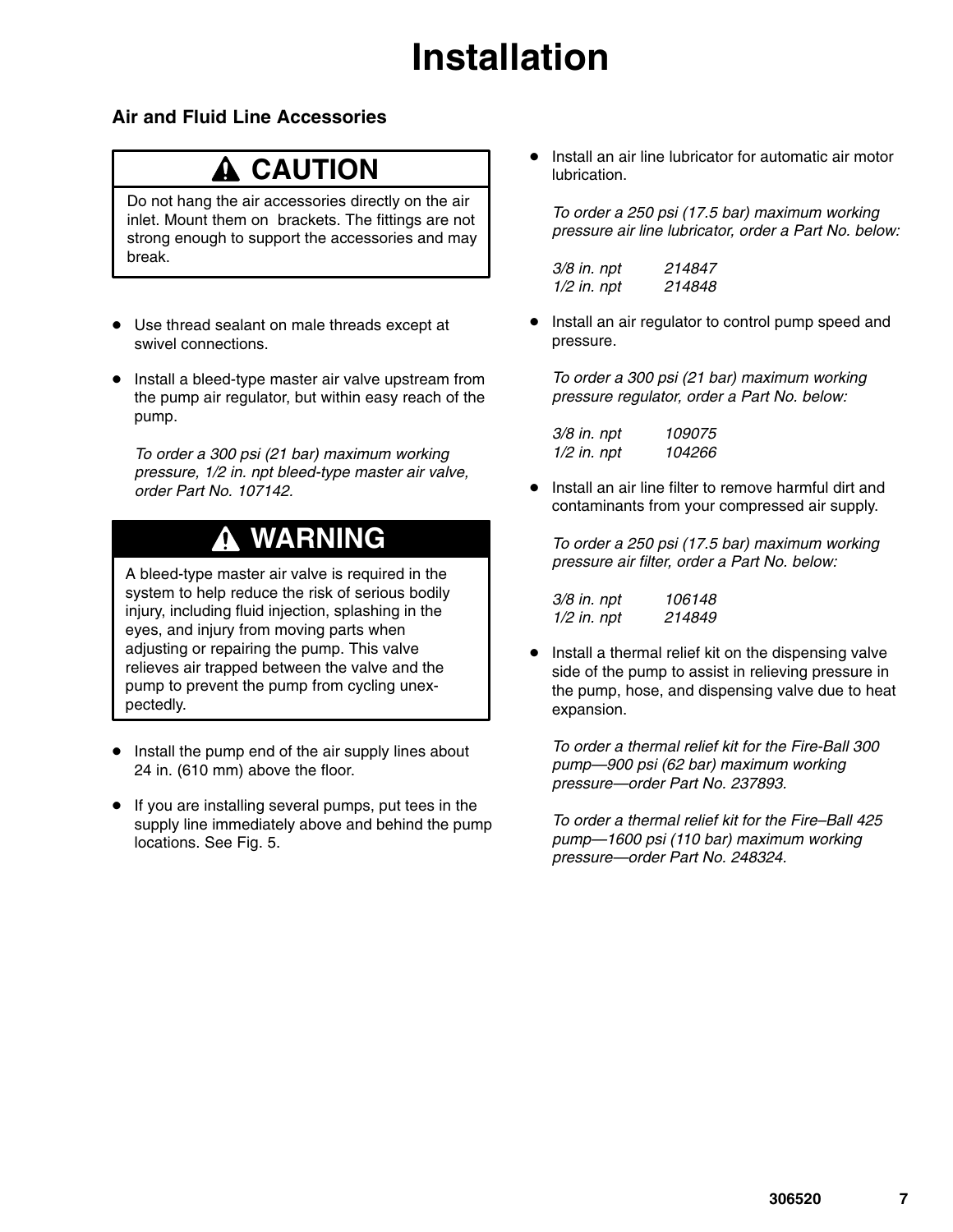# **Operation**

### **Pressure Relief Procedure**

### **WARNING**



#### **INJECTION HAZARD**

To reduce the risk of serious bodily injury, including fluid injection, injury from

moving parts, or splashing in the eyes or on the skin, always follow this procedure whenever you shut off the pump, when checking or servicing any part of the system, when installing or changing dispensing devices, and whenever you stop dispensing.

- 1. Close the air regulator and disconnect the air supply hose.
- 2. Close the pump's bleed-type master air valve (required in the system).
- 3. Open the dispensing valve until pressure is fully relieved.

*If you suspect that the dispensing valve is clogged, or that pressure has not been fully relieved after following the steps above,* **very slowly** loosen the dispensing valve coupler or hose end coupling to relieve pressure gradually, then loosen completely.

### **Flushing**

To reduce the risk of fluid injection injury, static sparking, or splashing, relieve pressure, hold a metal part of the dispensing valve firmly to the side of a grounded metal pail and use the lowest possible fluid pressure during flushing.

- 1. Before connecting the supply lines to the supply tank, flush the pump and supply line with a compatible solvent.
- 2. Connect the supply line to a solvent supply. Turn on the main air, open the bleed-type master air valve, and slowly open the pump air regulator until the pump is cycling slowly. Use the lowest possible pressure, and flush until the lines are thoroughly cleaned. Shut off the pump, and **relieve the pressure**.

### **WARNING**

### **INJECTION HAZARD**

To reduce the risk of serious injury whenever you are instructed to relieve pressure, always follow the **Pressure Relief Procedure** above.

- 3. Disconnect the solvent supply, and connect the supply lines to the tank.
- 4. Connect the fluid supply hose from the pump to the dispensing valve.

### **Operating**

### **WARNING**

Never exceed 180 psi (12.6 bar) Maximum Air Pressure to these pumps. Using higher air pressure will cause the pump to overpressurize, which may result in component rupture, fire, or explosion and cause serious bodily injury.

- 1. Open the bleed-type master air valve.
- 2. Slowly open the pump air regulator until the pump is running smoothly.
- 3. Open the dispensing valve, and allow the system to prime. When the system is fully primed, the pump starts and stops as the dispensing valve is opened and closed.

## **CAUTION**

Never allow the pump to run dry of the fluid being pumped. A dry pump will quickly accelerate to a high speed and possibly damage itself. If the pump accelerates quickly, stop it immediately, and check the fluid supply. If the supply container is empty and air has been pumped into the lines, prime the pump and lines with fluid, or flush it and leave it filled with a compatible solvent. Be sure to eliminate all air from the fluid system.

- 4. Use the air regulator to control pump speed and fluid pressure. Always use the lowest possible pressure, which reduces pump wear.
- 5. When shutting off the system, and before checking or servicing it, **relieve the pressure**.

## **WARNING**



**INJECTION HAZARD** To reduce the risk of serious injury

whenever you are instructed to relieve pressure, always follow the **Pressure**

**Relief Procedure** at left.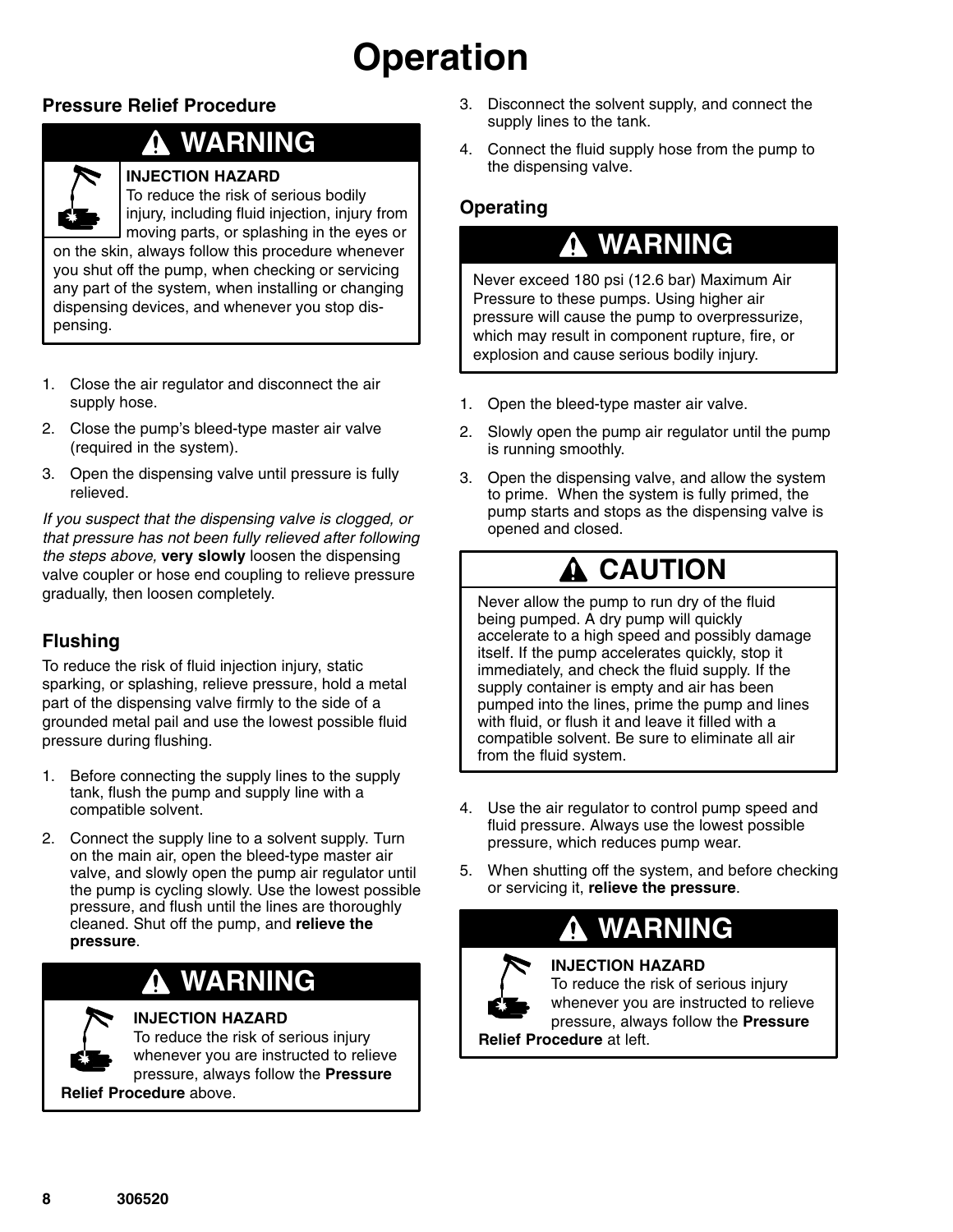# **Parts Drawing**



01498

# **Parts Lists**

#### **Model 225852**

5:1 Fire-Ball 300 Pump, *Includes items 6, 7, 10 to 13* **Ref**

|     | No. Part No.        | <b>Description</b>                                              | Qtv. |  |  |  |
|-----|---------------------|-----------------------------------------------------------------|------|--|--|--|
| 6   | 203876              | 5:1 FIRE-BALL 300 PUMP, stubby<br>See manual 306518 for parts.  |      |  |  |  |
| 7   | 222062              | <b>HOSE &amp; FITTING KIT</b>                                   |      |  |  |  |
|     |                     | See parts list to the right.                                    |      |  |  |  |
|     | <b>Model 225853</b> |                                                                 |      |  |  |  |
|     |                     | 10:1 Fire-Ball 425 Pump, Includes items 4, 5, 15 to 18          |      |  |  |  |
| Ref |                     |                                                                 |      |  |  |  |
| No. | Part No.            | <b>Description</b>                                              | Qtv. |  |  |  |
| 4   | 205626              | 10:1 FIRE-BALL 425 PUMP, stubby<br>See manual 308655 for parts. |      |  |  |  |
| 5   | 222068              | <b>HOSE &amp; FITTING KIT</b>                                   |      |  |  |  |
|     |                     | See parts list to the right.                                    |      |  |  |  |

#### **Model 222062**

Hose Kit for Fire-Ball 300 pump

| Ref<br>No. | Part No. | <b>Description</b>             | Qtv. |
|------------|----------|--------------------------------|------|
| 10         | 204560   | AIR HOSE, 3/8" ID, cpld        |      |
|            |          | 3/8-14 npt (mbe), 18" (457 mm) |      |
| 11         | 220598   | FLUID HOSE, 1/2" ID, cpld      |      |
|            |          | 1/2-14 npt(mbe), 18" (457 mm)  | 1    |
| 12         | 155494   | UNION, 90°, 3/8-14 npt(m) x    |      |
|            |          | 3/8 npsm(f) swivel             |      |
| 13         | 155470   | UNION, 90°, 1/2-14 npt(m) x    |      |
|            |          | $1/2$ npsm(f) swivel           |      |

#### **Model 222068**

Hose Kit for Fire–Ball 425 pump

| Ref | No. Part No. | <b>Description</b>             | Qtv. |
|-----|--------------|--------------------------------|------|
| 15  | 218093       | AIR HOSE, 1/2" ID, cpld        |      |
|     |              | 1/2-14 npt (mbe), 18" (457 mm) | 1    |
| 16  | 109108       | FLUID HOSE, 3/4" ID, cpld      |      |
|     |              | 3/4-14 npt(mbe), 18" (457 mm)  | 1    |
| 17  | 155470       | UNION, 90°, 1/2-14 npt(m) x    |      |
|     |              | 1/2 npsm(f) swivel             | 1    |
| 18  | 160327       | UNION, 90°, 3/4-14 npt(m) x    |      |
|     |              | 3/4 npsm(f) swivel             |      |
|     |              |                                |      |